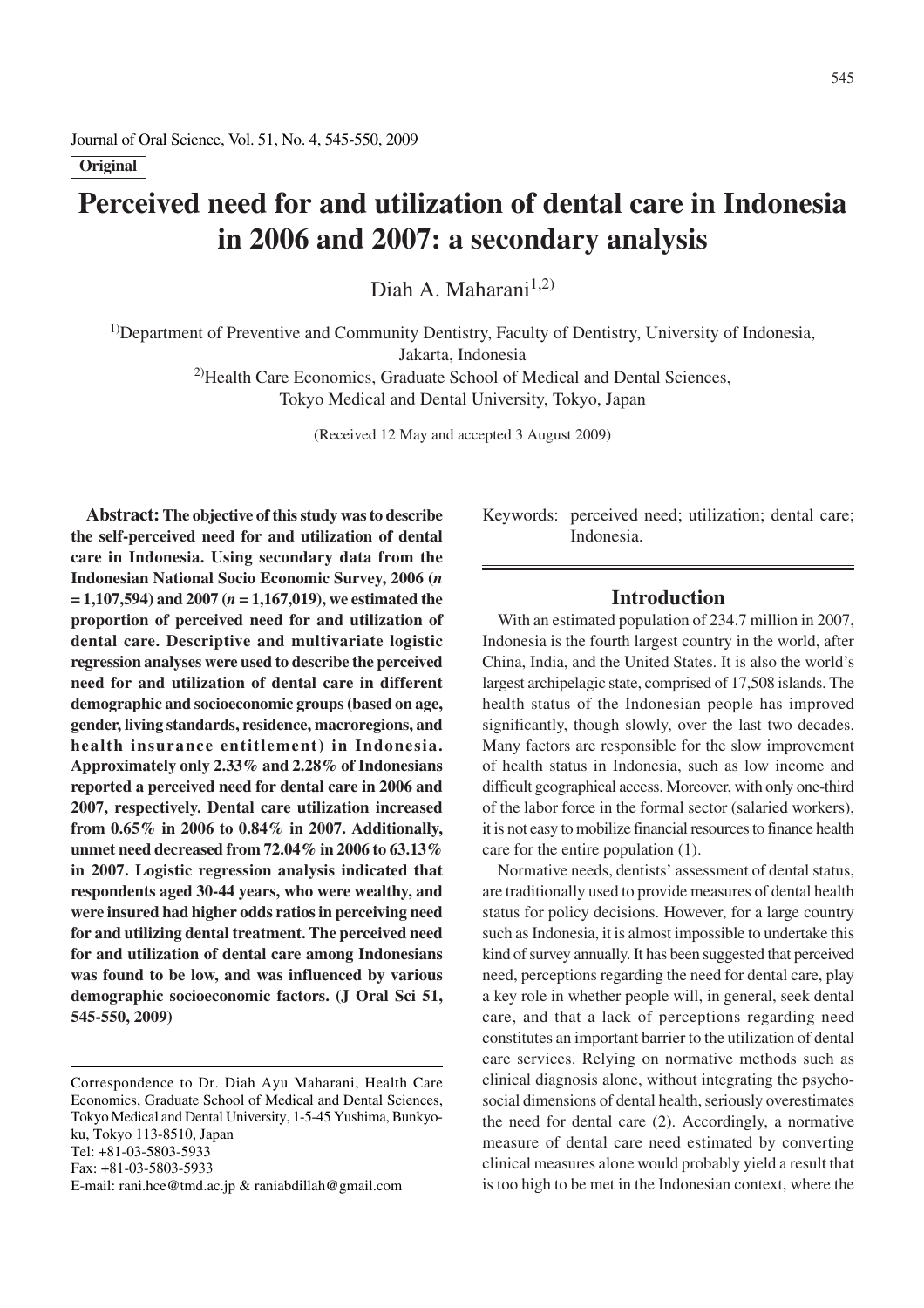government's dental health care budget is inadequate to meet all the dental care needs of the entire population.

It is well established that early diagnosis and appropriate treatment, including preventive and curative measures, can prevent dental diseases from reaching a stage where pain or other symptoms force individuals to seek professional dental care, and that adopting a habit of visiting the dentist regularly is one of the common messages in dental health education. Utilization of dental services by a population is an important parameter of dental health care planning (3). Numerous studies have investigated the dental care utilization behavior of various populations, but these were mainly conducted in highly industrialized countries (4). In fact, there are very few published epidemiological studies on dental health in Indonesia, and none of them has reported specifically on the perceived need for and use of dental care services. Although change is the central goal of dental health care interventions, little attention has yet been paid to changes in self-perceptions regarding dental health status. In the majority of studies, change has been assessed by means of clinical indicators of disease. Relatively few of these prior studies have examined changes in subjective perceptions of dental health (5). The objective of the present analysis was to describe the distribution of self-perceived need for and utilization of dental care in Indonesia in 2006 and 2007 across diverse demographic and socioeconomic groups. This effort is intended to raise the issue of change in dental health as an important topic for dental health services research.

# **Materials and Methods**

# Data source

This study used secondary cross-sectional data from the Indonesian National Socio Economic Survey (*Susenas*) performed in 2006 and 2007. *Susenas* is a nationally representative survey that is carried out annually by the Indonesian National Board of Statistics. It includes demographic, socioeconomic data, and data on dental care need and utilization. The total sample size of *Susenas* 2006 was 1,107,594, and that of *Susenas* 2007 was 1,167,019. This included individuals of all ages across all of the 33 provinces in Indonesia. The data were weighted to ensure that the sample was representative of the Indonesian population. A significance level of 0.05 was used throughout the study to denote statistical significance.

# Dependent variables

Respondents were asked via a single-item question about their self-perceived need for dental care with a 1 month recall period. The answers were categorized as

'yes' or 'no' responses. This perceived need was the first dependent variable in this study. The second dependent variable was dental care utilization within a 1-month recall period. This information was also obtained by means of a single question in the interview, and the responses were also categorized as either 'yes' or 'no'.

## Independent variables

A set of independent variables that were found in previous studies to be important predictors and that were available in the *Susenas* data was selected as a set of possible factors affecting the perceived need for and utilization of dental care services (6-9). In the present study, the independent variables comprised of age (<15, 15-29, 30-44, 45-59, >60 years), gender (female or male), living standard quintiles (1st to 5th quintile), residence (rural or urban), macroregions (Sumatra, Java, Lesser Sunda Islands, Kalimantan, Sulawesi, and Maluku Islands including West Papua), and health insurance entitlement (uninsured or insured).

## Data Analysis

Descriptive statistics were generated to describe the prevalence of perceived need for and utilization of dental care. We determined the associations between independent and dependent variables using chi-square test and multivariate logistic regression analysis with odds ratios (95% CI). All independent variables that showed a significant association with the dependent variable at a significance level of *P* < 0.5 in the bivariate analysis were selected for inclusion in the logistic regression model.

#### **Results**

The percentage of Indonesians who perceived a need for and utilized dental care in 2006 and 2007 was low (Table 1). The perceived need for dental care changed from 2.33% (*n* = 25,761) in *Susenas* 2006 to 2.28% (*n* = 26,600) in *Susenas* 2007. Dental care utilization increased from 0.65% (*n* = 7,202) in 2006 to 0.84% (*n* = 9,807) in 2007. Although an increase in dental care utilization occurred, among those who reported having a need for dental care, only 27.96% and 36.87% sought dental care treatment in 2006 and 2007, respectively. We found that 72.04% of respondents in 2006 and 63.13% in 2007 had unmet needs; they had perceived need for dental care but did not receive any dental treatment. The perceived need for dental care in 2006 was greater for individuals aged 30-44, females, those in the 4th quintile, those in rural areas, those who lived on Sumatra Island, and those who were uninsured. In 2007, the perceived need was slightly higher in males. Utilization of dental care in 2006 was greater in individuals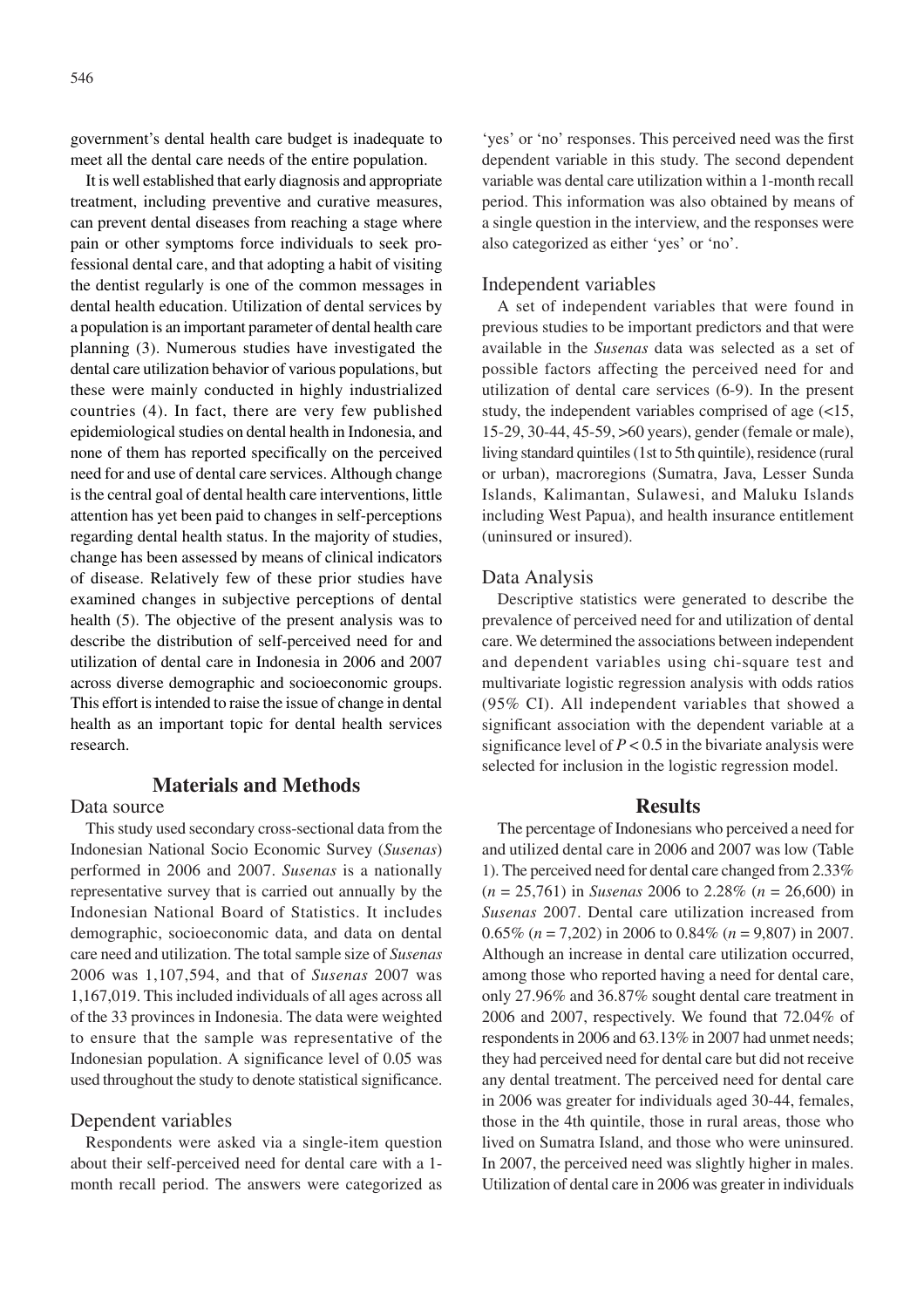|                                |                           | Susenas 2006           |                       | Susenas 2007            |                        |                       |  |
|--------------------------------|---------------------------|------------------------|-----------------------|-------------------------|------------------------|-----------------------|--|
| <b>Variables</b>               |                           | Perceived need for     | <b>Utilization</b> of |                         | Perceived need for     | <b>Utilization</b> of |  |
|                                | All respondents           | dental care            | dental care           | All respondents         | dental care            | dental care           |  |
| <b>Dependent variables</b>     |                           |                        |                       |                         |                        |                       |  |
| Perceived need for dental care |                           |                        |                       |                         |                        |                       |  |
| No need                        | $97.67 (n = 1,081,833)$   |                        |                       | $97.72 (n = 1,140,419)$ |                        |                       |  |
| Need                           | 2.33 $(n = 25,761)$       |                        |                       | 2.28 $(n = 26,600)$     |                        |                       |  |
| Utilization of dental care     |                           |                        |                       |                         |                        |                       |  |
| Not used / unmet need          | 99.35 ( $n = 1,100,392$ ) | 72.04 ( $n = 18,559$ ) |                       | $9.16 (n = 1,157,212)$  | 63.13 ( $n = 16,793$ ) |                       |  |
| Used / met need                | $0.65(n = 7,202)$         | 27.96 $(n = 7,202)$    |                       | $0.84(n = 9.807)$       | $36.87 (n = 9,807)$    |                       |  |
| <b>Independent variables</b>   |                           |                        |                       |                         |                        |                       |  |
| Age (years)                    |                           |                        |                       |                         |                        |                       |  |
| <15                            | 29.92                     | 20.62                  | 21.29                 | 30.99                   | 20.98                  | 21.60                 |  |
| 15-29                          | 26.74                     | 26.40                  | 22.59                 | 25.67                   | 24.16                  | 20.96                 |  |
| 30-44                          | 22.44                     | 27.31                  | 27.21                 | 21.96                   | 28.79                  | 28.37                 |  |
| 45-59                          | 13.66                     | 18.14                  | 19.31                 | 13.67                   | 18.44                  | 19.97                 |  |
| 60 <                           | 7.24                      | 7.53                   | 9.59                  | 7.70                    | 7.63                   | 9.11                  |  |
| Gender                         |                           |                        |                       |                         |                        |                       |  |
| Females                        | 49.69                     | 50.27                  | 50.76                 | 49.86                   | 49.72                  | 50.48                 |  |
| Males                          | 50.31                     | 49.73                  | 49.24                 | 50.14                   | 50.28                  | 49.52                 |  |
| Living standards               |                           |                        |                       |                         |                        |                       |  |
| 1st quintile (poorest)         | 19.46                     | 19.35                  | 17.62                 | 19.30                   | 18.95                  | 15.77                 |  |
| 2nd quintile                   | 19.93                     | 19.34                  | 17.29                 | 20.05                   | 20.24                  | 18.64                 |  |
| 3rd quintile                   | 20.77                     | 20.98                  | 21.02                 | 20.73                   | 21.73                  | 21.05                 |  |
| 4th quintile                   | 20.97                     | 22.05                  | 22.01                 | 21.34                   | 22.15                  | 23.76                 |  |
| 5th quintile (richest)         | 18.87                     | 18.28                  | 22.06                 | 18.58                   | 16.92                  | 20.78                 |  |
| Residence                      |                           |                        |                       |                         |                        |                       |  |
| Rural                          | 63.24                     | 70.57                  | 67.41                 | 63.66                   | 71.95                  | 69.56                 |  |
| Urban                          | 36.76                     | 29.43                  | 32.59                 | 36.34                   | 28.05                  | 30.44                 |  |
| Macroregions                   |                           |                        |                       |                         |                        |                       |  |
| Sumatra                        | 30.13                     | 31.83                  | 29.34                 | 29.71                   | 32.79                  | 32.98                 |  |
| Java                           | 30.16                     | 22.87                  | 25.09                 | 29.74                   | 19.26                  | 21.44                 |  |
| Lesser Sunda Islands           | 7.96                      | 9.41                   | 13.30                 | 8.30                    | 10.41                  | 13.44                 |  |
| Kalimantan                     | 11.22                     | 11.20                  | 10.77                 | 11.04                   | 10.89                  | 9.24                  |  |
| Sulawesi                       | 14.81                     | 18.06                  | 15.91                 | 15.66                   | 20.85                  | 18.07                 |  |
| Maluku Islands and West Papua  | 5.73                      | 6.63                   | 5.58                  | 5.55                    | 5.80                   | 4.83                  |  |
| Health insurance entitlement   |                           |                        |                       |                         |                        |                       |  |
| Uninsured                      | 72.49                     | 67.27                  | 59.72                 | 71.30                   | 66.05                  | 69.28                 |  |
| Insured                        | 27.51                     | 32.73                  | 40.28                 | 28.70                   | 33.95                  | 39.72                 |  |
| Total $(n=)$                   | 1,107,594                 | 25,761                 | 7,202                 | 1,167,019               | 26,600                 | 9,807                 |  |

Table 1 Results of the *Susenas* 2006 and 2007 for selected variables

Table 2 Logistic regression analysis of the perceived need for and utilization of dental care with selected predictors (*Susenas* 2006 and 2007)

|                               | Susenas 2006                                                 |                  |                                                          |                  | Susenas 2007                                                 |                  |                                                                 |                  |
|-------------------------------|--------------------------------------------------------------|------------------|----------------------------------------------------------|------------------|--------------------------------------------------------------|------------------|-----------------------------------------------------------------|------------------|
|                               | <b>Dependent Variable:</b><br>Perceived need for dental care |                  | <b>Dependent Variable:</b><br>Utilization of dental care |                  | <b>Dependent Variable:</b><br>Perceived need for dental care |                  | <b>Dependent Variable:</b><br><b>Utilization of dental care</b> |                  |
| <b>Independent Variables</b>  | Odds ratio<br>$(95\% \text{ C}I)$                            | P-value          | Odds ratio<br>$(95\% \text{ CI})$                        | P-value          | Odds ratio<br>$(95\% \text{ C}I)$                            | P-value          | Odds ratio<br>$(95\% \text{ CI})$                               | P-value          |
| Age (years)                   |                                                              | ${}_{0.05}$      |                                                          | ${}_{0.05}$      |                                                              | ${}_{0.05}$      |                                                                 | ${}_{\leq 0.05}$ |
| 15-29                         | $1.22(1.18 - 1.26)$                                          |                  | $1.37(1.28 - 1.46)$                                      |                  | $1.40(1.35 - 1.45)$                                          |                  | $1.53(1.44 - 1.62)$                                             |                  |
| $30 - 44$                     | $1.35(1.30 - 1.40)$                                          |                  | $1.61(1.50 - 1.73)$                                      |                  | $1.46(1.40 - 1.52)$                                          |                  | $1.75(1.65 - 1.86)$                                             |                  |
| 45-59                         | $1.06(1.00 - 1.11)$                                          |                  | $1.53(1.40 - 1.67)$                                      |                  | $1.07(1.02 - 1.12)$                                          |                  | $1.46(1.35 - 1.58)$                                             |                  |
| 60 <                          | $0.67(0.65-0.70)$                                            |                  | $0.81(0.76-0.87)$                                        |                  | $0.69(0.67 - 0.72)$                                          |                  | $0.82(0.77-0.87)$                                               |                  |
| Gender                        |                                                              | <b>NS</b>        |                                                          | <b>NS</b>        |                                                              | <b>NS</b>        |                                                                 | <b>NS</b>        |
| Male                          | $0.98(0.96-1.01)$                                            |                  | $0.96(0.92 - 1.01)$                                      |                  | $1.01(0.99 - 1.04)$                                          |                  | $0.98(0.94-1.02)$                                               |                  |
| Living standards              |                                                              | ${}_{\leq 0.05}$ |                                                          | ${}_{0.05}$      |                                                              | ${}_{0.05}$      |                                                                 | ${}_{0.05}$      |
| 2nd quintile                  | $1.03(0.99 - 1.07)$                                          |                  | $1.08(1.00 - 1.17)$                                      |                  | $1.07(1.02 - 1.11)$                                          |                  | $1.25(1.17-1.34)$                                               |                  |
| 3rd quintile                  | $1.12(1.07 - 1.16)$                                          |                  | $1.35(1.25 - 1.45)$                                      |                  | $1.14(1.09 - 1.18)$                                          |                  | $1.44(1.34 - 1.54)$                                             |                  |
| 4th quintile                  | $1.22(1.17 - 1.27)$                                          |                  | $1.46(1.35 - 1.58)$                                      |                  | $1.16(1.12 - 1.21)$                                          |                  | $1.64(1.54 - 1.76)$                                             |                  |
| 5th quintile (richest)        | $1.20(1.15-1.26)$                                            |                  | $1.67(1.54 - 1.81)$                                      |                  | $1.12(1.07 - 1.17)$                                          |                  | $1.77(1.64 - 1.90)$                                             |                  |
| Residence                     |                                                              | ${}_{\leq 0.05}$ |                                                          | ${}_{0.05}$      |                                                              | ${}_{0.05}$      |                                                                 | ${}_{0.05}$      |
| Urban                         | $0.70(0.68 - 0.72)$                                          |                  | $0.72(0.68 - 0.77)$                                      |                  | $0.71(0.69 - 0.74)$                                          |                  | $0.69(0.65-0.72)$                                               |                  |
| Macroregions                  |                                                              | ${}_{\leq 0.05}$ |                                                          | ${}_{0.05}$      |                                                              | ${}_{\leq 0.05}$ |                                                                 | ${}_{\leq 0.05}$ |
| Java                          | $0.74(0.72-0.77)$                                            |                  | $0.89(0.83-0.95)$                                        |                  | $0.61(0.59-0.63)$                                            |                  | $0.71(0.67 - 0.75)$                                             |                  |
| Lesser Sunda Islands          | $1.10(1.05 - 1.15)$                                          |                  | $1.66(1.54 - 1.80)$                                      |                  | $1.13(1.08 - 1.18)$                                          |                  | $1.49(1.40 - 1.60)$                                             |                  |
| Kalimantan                    | $0.93(0.89-0.97)$                                            |                  | $0.96(0.88 - 1.04)$                                      |                  | $0.88(0.84-0.92)$                                            |                  | $0.74(0.69 - 0.79)$                                             |                  |
| Sulawesi                      | $1.16(1.11 - 1.20)$                                          |                  | $1.13(1.05 - 1.23)$                                      |                  | $1.20(1.15 - 1.24)$                                          |                  | $1.08(1.01 - 1.14)$                                             |                  |
| Maluku Islands and West Papua | $1.08(1.02 - 1.14)$                                          |                  | $0.98(0.88 - 1.09)$                                      |                  | $0.94(0.89 - 0.99)$                                          |                  | $0.79(0.72-0.87)$                                               |                  |
| Health insurance entitlement  |                                                              | ${}_{\leq 0.05}$ |                                                          | ${}_{\leq 0.05}$ |                                                              | ${}_{\leq 0.05}$ |                                                                 | ${}_{\leq 0.05}$ |
| Insured                       | $1.26(1.23 - 1.30)$                                          |                  | $1.68(1.60 - 1.76)$                                      |                  | $1.22(1.19 - 1.26)$                                          |                  | $1.52(1.46 - 1.59)$                                             |                  |

Reference category: <15yrs, female, 1st quintile, rural, Sumatra, uninsured. NS = not significant.

aged 30-44, females, those in the 5th quintile, those in rural areas, those who lived on Sumatra Island, and those who were uninsured. In 2007, the dental care utilization was slightly higher in the 4th quintile of living standards. In 2006, the richest quintile reported to have the lowest need for dental care, but at the same time, this group dominated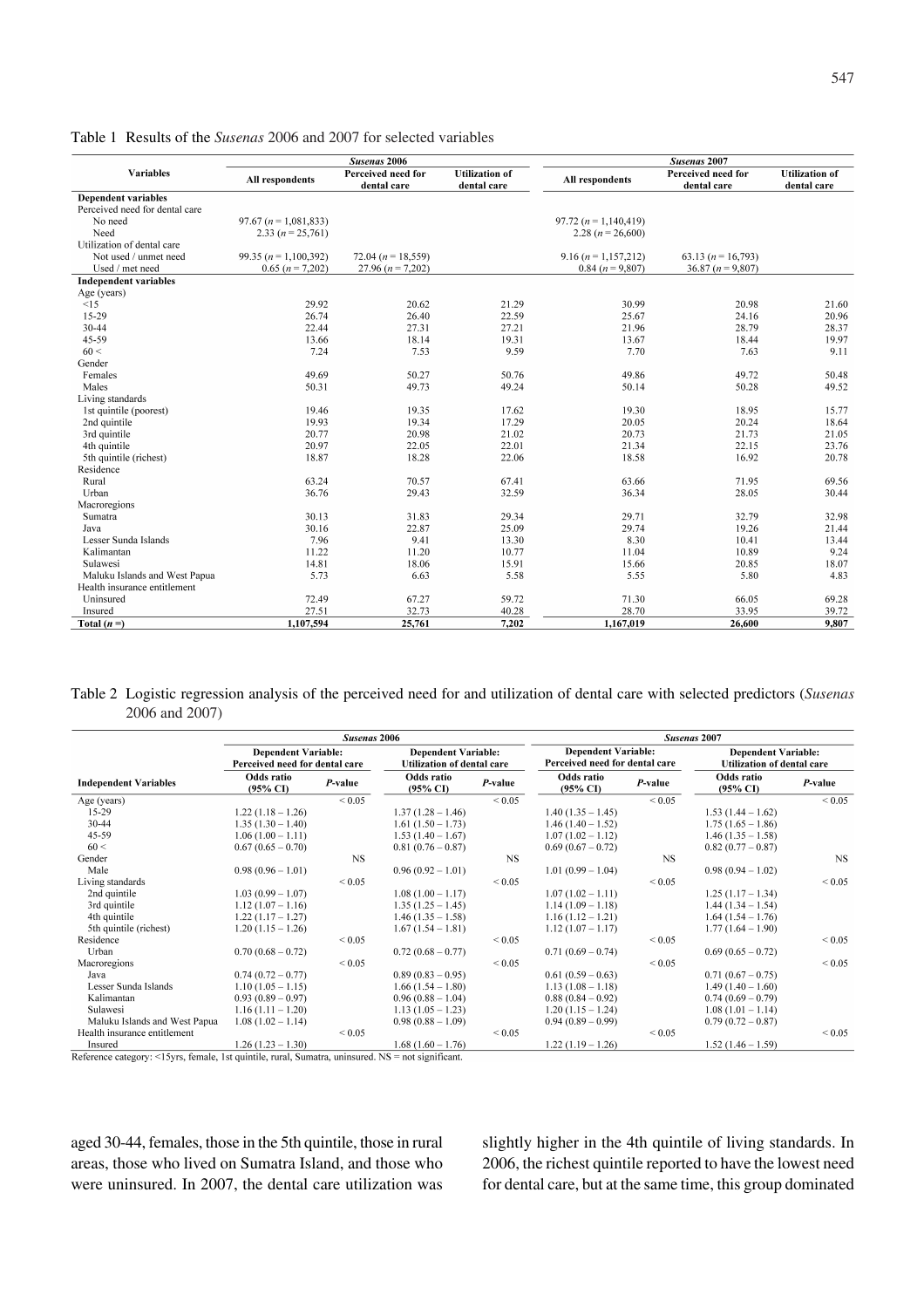dental care utilization.

The results of the logistic regression analysis are shown in Table 2. The explanatory variables that were included in this study were significantly associated with perceived need for and utilization of dental care in 2006 and 2007, excluding gender. In both 2006 and 2007, the 30-44 year age group demonstrated the highest odds ratio for perceiving a need for dental care. The likelihood of utilization of dental care services by an individual increased with his or her living standard. The highest living standard quintile, which carried an odds ratio of 1.77, yielded the strongest association with utilization of dental care in 2007. Respondents who were insured displayed the highest odds ratios with regard to the utilization of dental care in 2006. Respondents who were older then 60 years and those who lived on Java Island had generally lower odds ratio in perceiving need for and utilization of dental care, both in 2006 and 2007.

## **Discussion**

Clinical dental health was not the focus of this analysis. The goal of this study was to achieve a broader understanding of the proportion of self-perceived dental treatment needs to dental care-seeking behavior in Indonesia. Despite the fact that the national prevalence of caries was 43.4% (Indonesian Ministry of Health 2007), respondents to the *Susenas* 2006 and 2007 surveys who perceived a need for dental care were only around 2%. Moreover, the unmet need for dental care was high. These results call for stimulation of dental health care education and development of dental health care promotion programs that emphasize nonpainful signs and symptoms of dental diseases accompanied by education around associated general health implications that may compromise overall health. The use of mass media and collaboration with other disciplines in primary healthcare may also constitute strategies to disseminate dental health care messages (10). Dental health policy should place more emphasis on community-based preventive programs than on clinic-based curative services. In this way, individuals would be able to identify nonpainful signs and symptoms of dental diseases at an earlier stage, and correlate these with the need for dental treatment (11).

The low dental care utilization rate reported could be because barriers still exist, such as those between different geographical areas, which make it difficult for information to reach certain communities. Therefore, community health centers (*Puskesmas*) play a crucial role in improving dental health. *Puskesmas* represent the front line in Indonesia in providing various public health programs such as health promotion and primary health care services, including dental care, to the community. The availability of *Puskesmas* makes community access to primary health services quite good at all income levels. The user charges at *Puskesmas* represent subsidized fees for the service system; about 50-80% of user fees are subsidized. The Indonesian health policy mandates that local governments build one *Puskesmas* for every 30,000 inhabitants and one sub-health center for every 10,000 inhabitants. There are currently more than 7,000 *Puskesmas* and more than 21,000 sub *Puskesmas* throughout Indonesia (12).

The present study had some limitations. The first limitation arises from the use of the single item binary question about dental care needs. A 'no' response may correspond to a current lack of dental problems. However, this same 'no' response may also derive from a very different explanation. Studies have reported differences in pain sensitivity, with females being less likely to report pain than males. On the other hand, unreported dental conditions may have been indicated by signs or symptoms to the host that were recognized but that, because they are not painful, did not actually signal to the host that the condition was a problem per se (13). The second limitation is the potential bias that might arise from the relatively short reference period for reported perceived need for and utilization of dental care by *Susenas* questionnaires, for which a 1-month recall period for self-assessed need for and utilization of dental care was used, reflecting the time period during which the survey was conducted. Naturally, these data do not lend themselves to annual interpretation. This assessment may have limited the validity of the outcome variable, but such a short reference period would also have reduced recall bias. The third limitation is that the measures of perceived dental care need were subjective, as they were based on the individual's perspective on the meaning of dental health and illness to him or her. Therefore, dental health perceptions may not only depend on one's sensitivity to signs and symptoms of disease, but may also be influenced by an individual's knowledge of dental health. Individuals are often unaware of their dental care needs. This could result from the fact that these conditions may not have progressed sufficiently to give rise to symptoms such as pain, because clinical signs may not have been apparent to the individuals, or because the conditions may not have affected the daily activities of these individuals. The respondents might tend to ignore illness that does not interrupt or disorganize their normal activities (14). However, subjective health status is a significant component of health-related quality of life. The direction of all these potential biases would most likely understate the degree of perceived need for and utilization of dental care.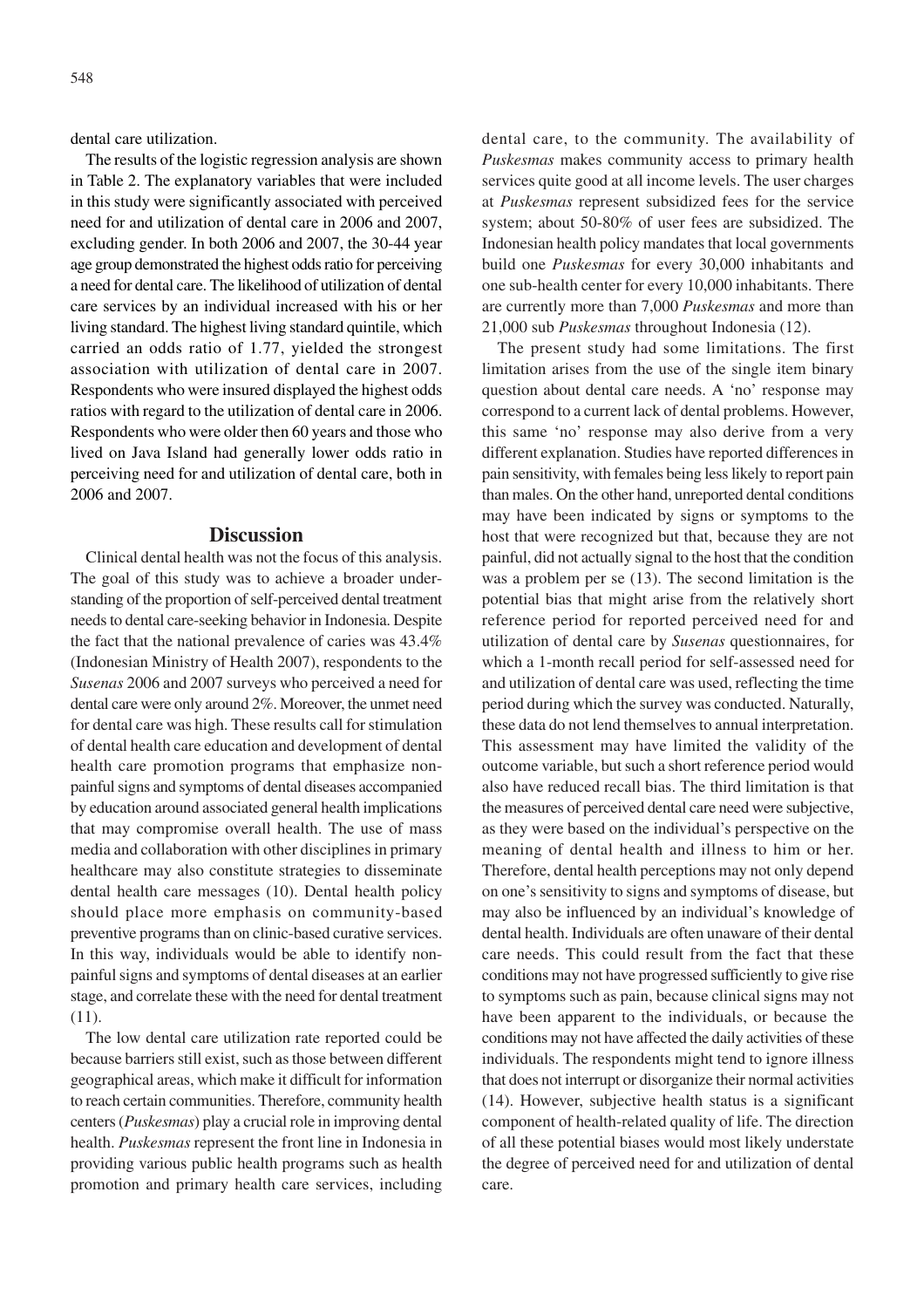The functional and social dimensions of dental disorders, as measured by subjective indicators, are themselves indicators of need and should be included in assessments of need. Consequently, although the degree of sensitivity of the subjective indicators was low in terms of their capacity to identify those with clinically defined dental care needs, the indicators all identified a sub-group whose dental conditions impact daily living and who, therefore, may be most likely to benefit from dental treatment (15). If the aim is to identify need that is normative as well as subjective, then subjective indicators alone are not very good as screening instruments. However, in a time of scarce or diminishing resources, as is currently the case in Indonesia, it may be more important to identify those for whom health services will produce the most health gain. In this case, the utility of subjective indicators as screening instruments looks much more promising. They provide a rapid and inexpensive way of determining who would benefit from a referral for professional attention. Subjective indicators complement rather than substitute for clinical indicators of health status and treatment needs. In other words, the need for professional care and the effectiveness of interventions will be revealed by studies that utilize both. The subjective measures assessed herein can themselves be interpreted as indicators of need that complement conventional clinical measures for the need for dental care (16).

Some investigators have questioned whether there is any merit in using complex questions, given that single-item assessments appear to be valid. Despite the doubts expressed about single-item assessments of change, these assessments possess a number of distinct advantages. They are simple, clear, and relatively easy to use than complex questionnaires, especially in cases in which administration and clinical scoring are not feasible and brevity is essential (16). Given the current economic situation in Indonesia, single-item indicators of dental health, like the one provided annually by the *Susenas*, provide benefits to the policy-maker seeking to monitor and evaluate dental health needs and utilization, and also to researchers seeking to identify the determinants of dental health and track levels of risk factors. Single-item dental health perception questions reflect individual priorities that may be of value for program and institutional planning.

Clearly, additional research is needed to examine the perceived need for and utilization of dental care. The use of only self-reported information on dental health status may have resulted in some misclassification of individuals who misrepresented their dental health status. However, the findings suggest that the perceived need for dental care may be a useful outcome measure in dentistry because of its relationship with dental utilization (17). Relative to health promotion, it has been suggested that increasing awareness and understanding regarding patient responses to perceived dental problems can assist dental health care professionals in meeting the needs of patients who remain problemoriented dental care seekers. The subjective dental assessment approach could be used to prioritize those really in need of dental care. Moreover, this approach provides a more realistic estimation, since those who experience no perceived impact may not demand dental treatment (4). In conclusion, dental service utilization among Indonesians was low, and was influenced by some demographic and socio-economic factors. Improvement in the dental service utilization rate in this population will depend on general social and economic development, as well as on the success of improvements in the delivery of dental care services and community-based dental health promotion activities.

#### **Acknowledgments**

This research was supported by Prof. Koichi Kawabuchi, Isao Igarashi, DDS, and the Indonesian Central Bureau of Statistics whom the authors gratefully acknowledge.

#### **References**

- 1. World Health Organization (2005) Social health insurance: selected case studies from Asia and the Pacific. WHO (SEARO), New Delhi, 145-166.
- 2. Astrom AN, Kida IA (2007) Perceived dental treatment need among older Tanzanian adults – a cross-sectional study. BMC Oral Health 7, 9-19.
- 3. Ettinger RL, Warren JJ, Levy SM, Hand JS, Merchant JA, Stromquist AM (2004) Oral health: perceptions of need in a rural Iowa county. Spec Care Dentist 24, 13-21.
- 4. Lo ECM, Lin HC, Wang ZJ, Wong MCM, Schwarz E (2001) Utilization of dental services in Southern China. J Dent Res 80, 1471-1474.
- 5. Locker D, Jokovic A (1997) Three-year changes in self-perceived oral health status in an older Canadian population. J Dent Res 76, 1292-1297.
- 6. Andersen RM (1995) Revisiting the behavioral model and access to medical care: does it matter? J Health Soc Behav 36, 1-10.
- 7. Wu B, Tran TV, Khatutsky G (2005) Comparison of utilization of dental care services among Chineseand Russian-speaking immigrant elders. J Public Health Dent 65, 97-103.
- 8. Sabbah W, Leake JL (2000) Comparing characteristics of Canadian who visited dentists and